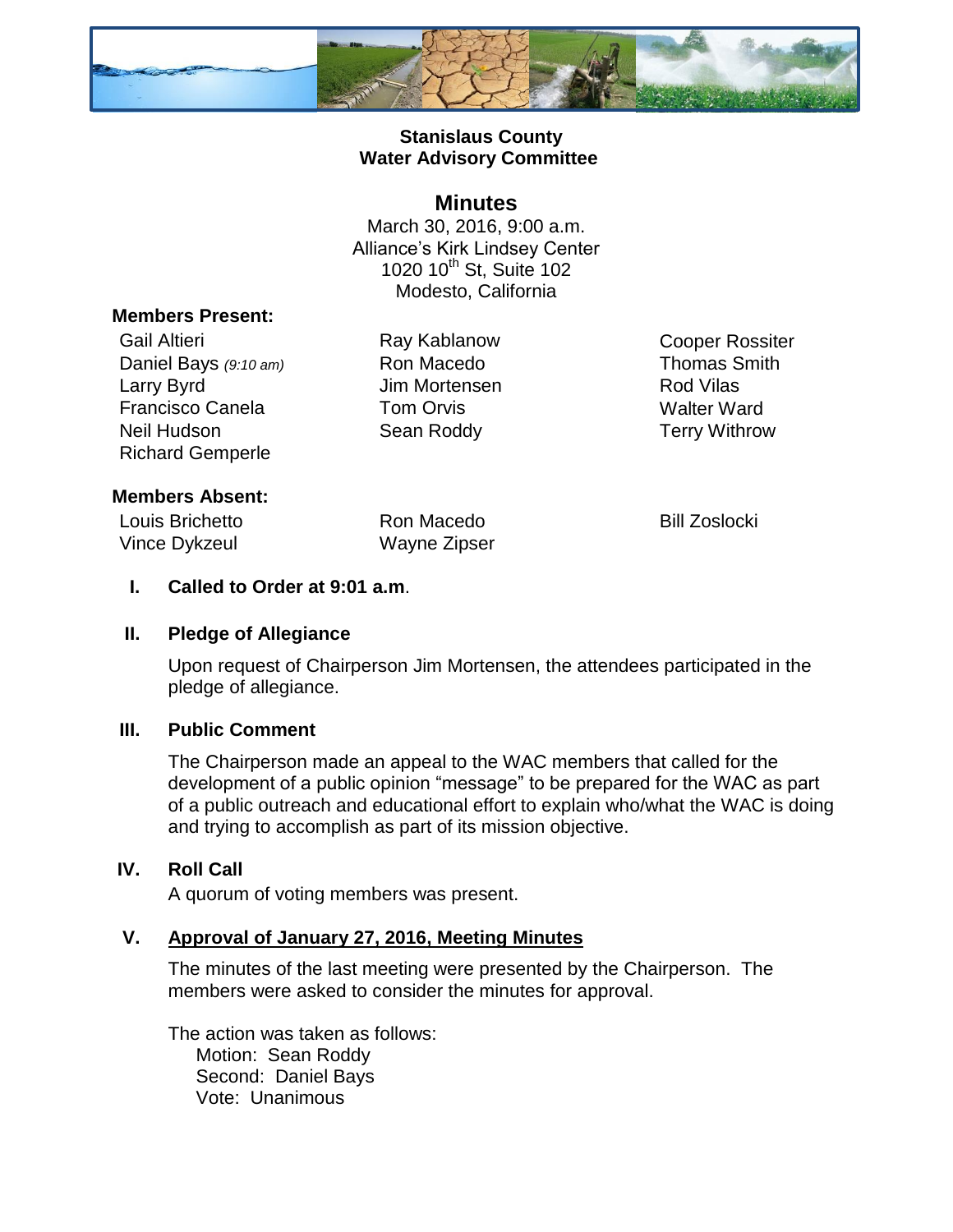# **VI. 2016 Hydrologic Conditions (Ward)**

Walter Ward, Stanislaus County Water Resources Manager, made a presentation regarding the 2015-2016 Water Year with regards to state-wide and regional rainfall precipitaion, snowpack, reservoir storage and forecasted runoff conditions. Whereas the El Nino weather phenomenon brought above normal rain and snow to the northern areas of the state, it did little more than just about normal (and below normal) for the remainder of the state. The drought will continue into a fifth consecutive year for most of the state. The full presentation can be found at the following address:

[http://www.stancounty.com/er/groundwater/wac.shtm,](http://www.stancounty.com/er/groundwater/wac.shtm) March 30, 2016, Presentations, 2016 Hydrologic Conditions

# **VII. Proposition 1 Grant Update (Ward)**

Ward provided a summary of the status of the administrative and contractual paperwork that was being completed between Stanislaus County and the State of California concerning the \$250,000 grant funds that the County has been awarded regarding the preparation of a Programmatic Environmental Impact Report for Implementation of the Stanislaus County Groundwater Ordinance. The County will continue to conduct public outreach for this project and solicit input from all interested parties within the County. The local cost-share funding effort is underway, and the County has begun to pool those funds that have been submitted so far. The project start date is tentatively scheduled for June 1, 2016, with a completion date of no later than December 31, 2017. The entire application submitted to the Department of Water Resources Sustainable Groundwater Management Program for Counties with Stressed Basins can be found at:

[http://www.water.ca.gov/irwm/grants/sgwp/archive.cfm,](http://www.water.ca.gov/irwm/grants/sgwp/archive.cfm) Stanislaus County

# **VIII. Sustainable Groundwater Management Act Update (Ward)**

# **a. GSP Regulations**

# **b. GSA Formation**

Ward provided a presentation that summarized the draft Groundwater Sustainability Plan (GSP) Regulations released by the Department of Water Resources. Comments to DWR are due no later than Friday, April 1, 2016.

Ward also provided a brief status report regarding the Groundwater Sustainability Agency (GSA) formation activities that are occurring in the region as they pertain to the Eastern San Joaquin, Modesto, Turlock and Delta-Mendota groundwater subbasins.